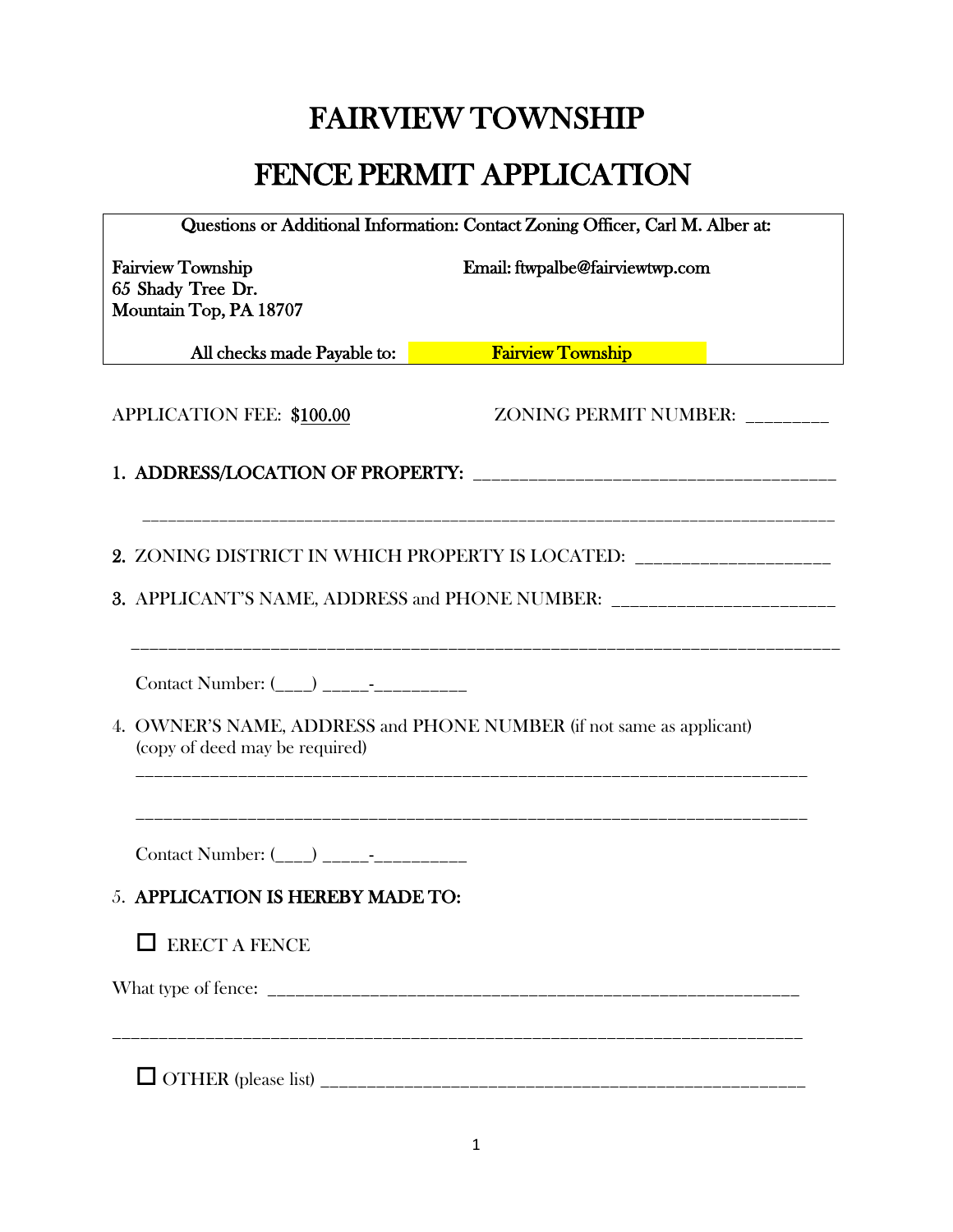I HEREBY CERTIFY THAT THE INFORMATION CONTAINED WITHIN THIS APPLICATION IS TRUE, CORRECT AND ACCURATE TO THE BEST OF MY KNOWLWDGE. IT IS UNDERSTOOD AND AGREED BY THIS APPLICANT THAT AN ERROR, MISSTATEMENT OR MISINTERPRETATION OF MATERIAL FACT, EITHER WITH OR WITHOUT INTENTION ON THE PART OF THIS APPLICANT, SHALL CONSTITUTE SUFFICIENT GROUNDS FOR THE REVOCATION OF THIS PERMIT.

| A NT<br>SIG.<br>JRE OF<br>16<br>A PPI<br>'NL.<br>$\mathbf{A}^{\prime}$<br><u>UIUI</u><br>.<br>.<br>~ |  |
|------------------------------------------------------------------------------------------------------|--|

\_\_\_\_\_\_\_\_\_\_\_\_\_\_\_\_\_\_\_\_\_\_\_\_\_\_\_\_\_\_\_\_\_\_\_\_\_\_\_\_ \_\_\_\_\_\_\_\_\_\_\_\_\_ SIGNATURE OF OWNER DATE DATE

THE OWNER'S SIGNATURE IS ALWAYS REQUIRED, FAILURE TO PROVIDE OWNERS SIGNATURE WILL RESULT IN YOUR APPLICATION BEING DEEMED INCOMPLETE AND IT WILL BE RETURNED TO YOU.

 $\Box$  APPROVED  $\Box$  DENIED

 \_\_\_\_\_\_\_\_\_\_\_\_\_\_\_\_\_\_\_\_\_\_\_\_\_\_\_\_\_\_\_\_\_\_\_\_\_ \_\_\_\_\_\_\_\_\_\_\_\_ SIGNATURE OF ZONING OFFICER DATE

ALL INFORMATION BELOW IS TO BE COMPLETED BY TOWNSHIP ZONING OFFICER

\_\_\_\_\_\_\_\_\_\_\_\_\_\_\_\_\_\_\_\_\_\_\_\_\_\_\_\_\_\_\_\_\_\_\_\_\_\_\_\_\_\_\_\_\_\_\_\_\_\_\_\_\_\_\_\_\_\_\_\_\_\_\_\_\_\_\_\_\_\_

\_\_\_\_\_\_\_\_\_\_\_\_\_\_\_\_\_\_\_\_\_\_\_\_\_\_\_\_\_\_\_\_\_\_\_\_\_\_\_\_\_\_\_\_\_\_\_\_\_\_\_\_\_\_\_\_\_\_\_\_\_\_\_\_\_\_\_\_\_\_

- A. IF THE PERMIT IS DENIED, THE ZONING OFFICER SHALL NOTE THE APPLICABLE SECTIONS / BASIS OF DENIAL BELOW:
- B. A COPY OF THE ZONING OFFICER'S OFFICIAL LETTER OF DENIAL SHALL BE ATTACHED TO THIS PERMIT.
- C. HAS THE APPLICANT / OWNER REQUESTED AN APPEAL OF THE ZONING OFFICER'S DECISION TO THE ZONING HEARING BOARD?

| $\square$ YES<br>$\Box$ No | $\square$ UNDECIDED/PENDING |
|----------------------------|-----------------------------|
|----------------------------|-----------------------------|

D. IF APPLICABLE, DATE OF WRITTEN REQUEST OF APPEAL: \_\_\_\_\_\_\_\_\_

ATTACH A COPY OF APPLICANT/OWNER'S WRITTEN REQUEST FOR APPEAL TO ZONING HEARING BOARD.

E. IF APPLICABLE, DATE OF SCHEDULED ZONING HEARING BOARD MEETING: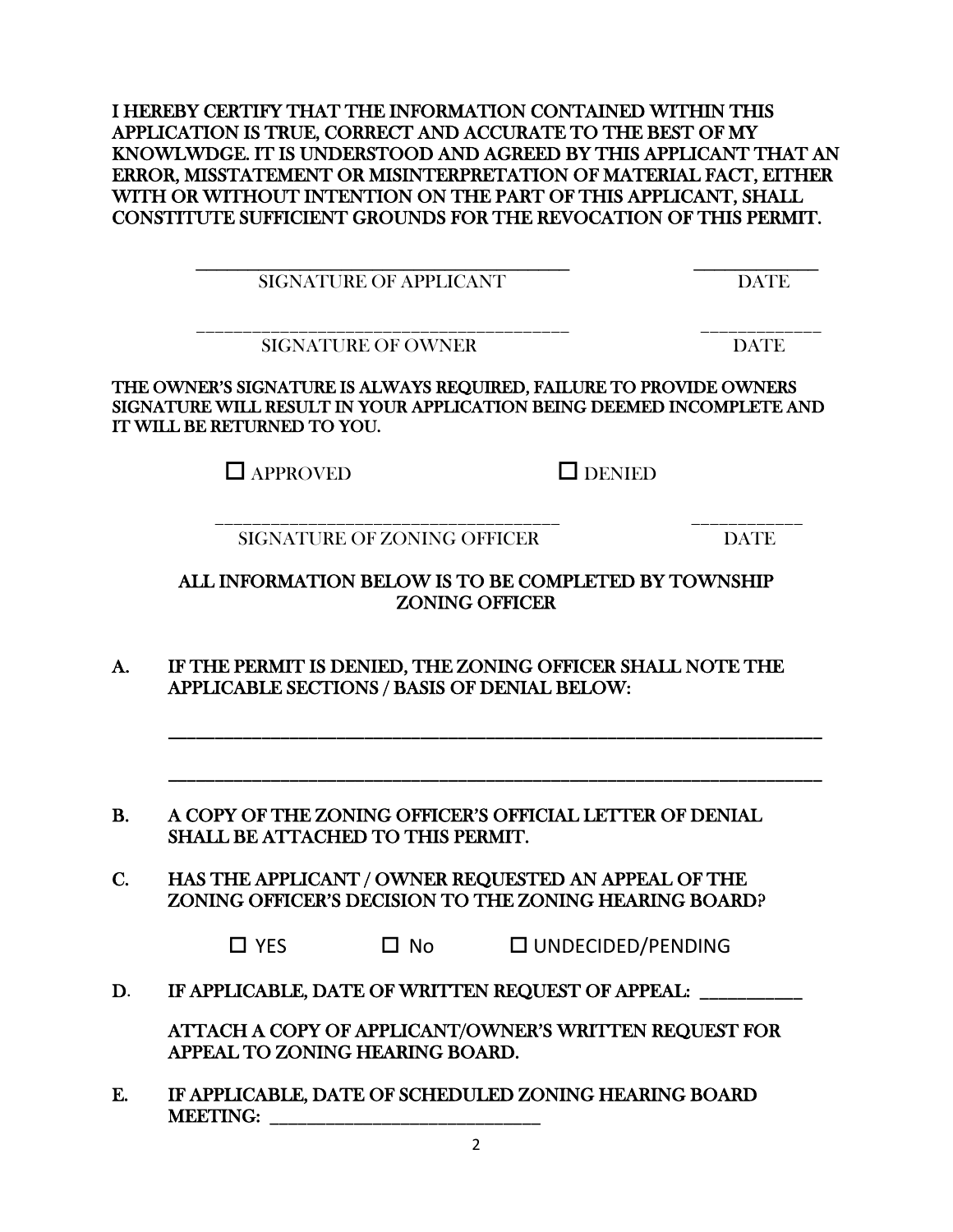## SECTION 313 FENCES AND WALLS

The posts and /or structural supports of a fence shall be located within the interior yard Space to be enclosed.

#### 313.1 RESIDENTIAL

Fences and walls to be considered within a residential zoning district or upon a lot in any Other type of zoning district which contains a residential property, shall be permitted According to the following subsections:

### A. FRONT YARD

 The maximum height of any fence or wall in a front yard shall not exceed Four (4) feet in height above the adjacent ground level.

#### B. SIDE AND REAR YARDS

The maximum height of any fence or wall located in a side yard or rear yard Shall not exceed six (6) feet in height.

#### C. MATERIALS

 All fences shall be constructed with materials recognized by the fencing industry and designed to provide a permanent enclosure. No barbed wire or other potentially injurious material shall be contained upon the fence or as part of the material to construct the fence.

#### 313.2 NONRESIDENTIAL

Fences to be constructed within any commercial and/or industrial zoning district shall not exceed eight (8) feet in height above the adjacent ground level. Fences to be constructed within any industrial zoning district shall not exceed ten (10) feet in height above the adjacent ground level.

### 313.3 EXEMPTIONS

The provisions of this Section shall not be applied to prevent the construction of a chain link in excess of ten (10) feet in height, designed as an enclosure to a public park, a public playground or similar outdoor recreational facility